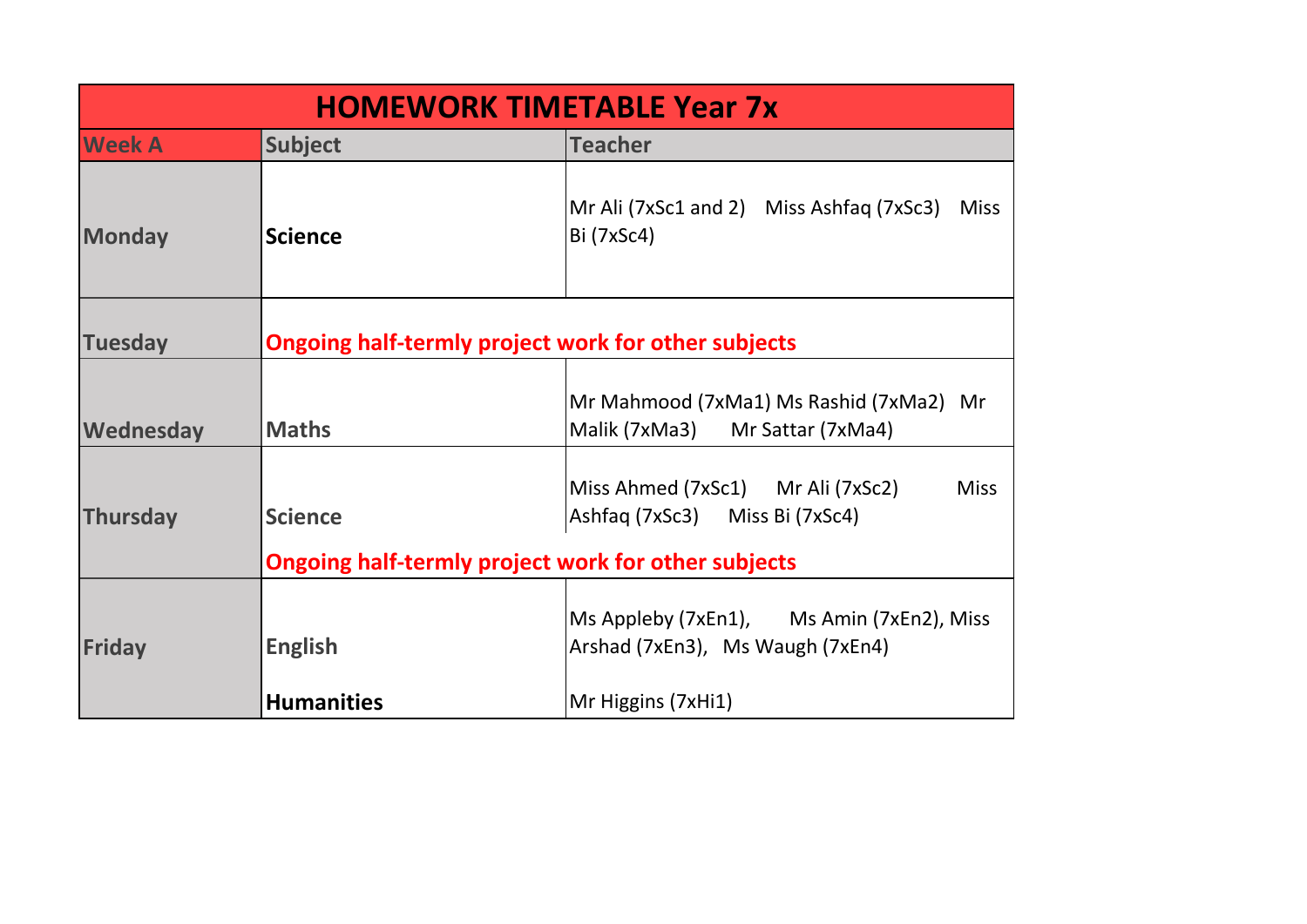| <b>HOMEWORK TIMETABLE Year 7x</b> |                   |                                                                                      |  |
|-----------------------------------|-------------------|--------------------------------------------------------------------------------------|--|
| <b>Week B</b>                     | <b>Subject</b>    | <b>Teacher</b>                                                                       |  |
| <b>Monday</b>                     | <b>Humanities</b> | Mrs Speight (7xHi2) Mr Hulme (7xGg1 and 3)                                           |  |
| <b>Tuesday</b>                    | <b>English</b>    | Mrs Reed (7xEn1), Ms Amin (7xEn2),<br><b>Miss</b><br>Arshad (7xEn3) Ms Waugh (7xEn4) |  |
| Wednesday                         | <b>Maths</b>      | Mr Mahmood (7xMa1) Ms Rashid (7xMa2)<br>Mr<br>Dar (7xMa3)<br>Mr Malik (7xMa4)        |  |
| <b>Thursday</b>                   | <b>Humanities</b> | Mr Higgins (7xHi3 and 4) Ms Daly (7xGg4)                                             |  |
| Friday                            |                   | Ongoing half-termly project work for other subjects                                  |  |

7x - 7ABI, 7AAZ, 7IBI, 7SSA

7y - 7AAI, 7ERL, 7IFL, 7LRY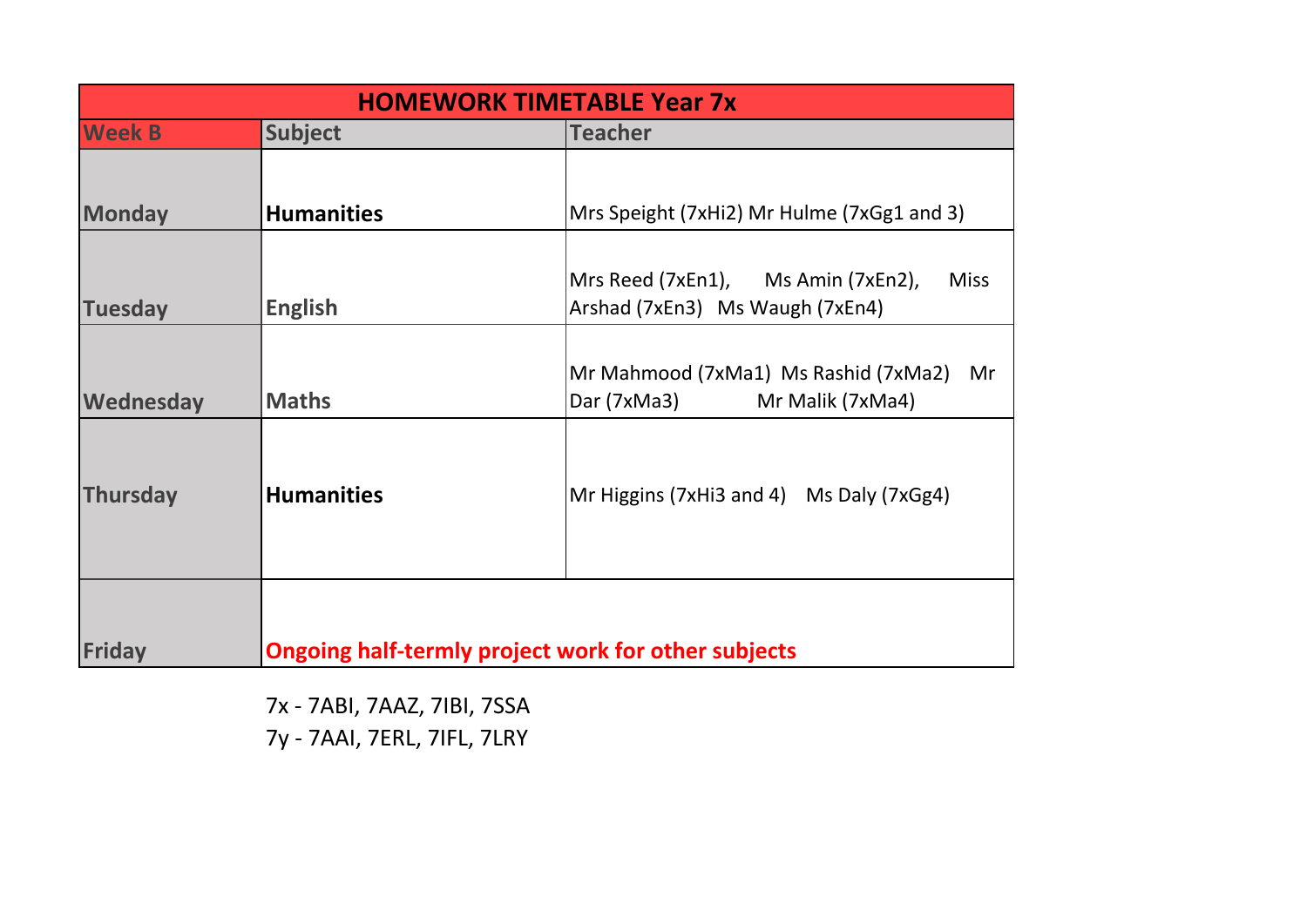| <b>HOMEWORK TIMETABLE Year 7y</b> |                                   |                                                                                                |  |  |
|-----------------------------------|-----------------------------------|------------------------------------------------------------------------------------------------|--|--|
| <b>Week A</b>                     | <b>Subject and teacher</b>        | <b>Teacher</b>                                                                                 |  |  |
|                                   |                                   | Mrs Reed (7yEn1)<br>Ms Amin (7yEn2)<br><b>Mrs</b>                                              |  |  |
|                                   |                                   | Mrs Bahfir-<br>Hussain-Hewitt(7yEn3)                                                           |  |  |
| <b>Monday</b>                     | <b>English</b>                    | Cooke (7yEn4)                                                                                  |  |  |
|                                   | <b>Humanities</b>                 | Mr Hulme (7yGg1)                                                                               |  |  |
|                                   |                                   |                                                                                                |  |  |
| <b>Tuesday</b>                    | <b>Humanities</b>                 | Ms Daly (7yGg2)                                                                                |  |  |
| Wednesday                         | <b>Science</b>                    | Miss Daly (7ySc1) Mr Ali (7ySc2)<br><b>Miss</b><br>Ashfaq (7ySc3) Mr Rehman-Ditta (7ySc4)      |  |  |
| Thursday                          | <b>Maths</b><br><b>Humanities</b> | Ms Rashid (7yMa1), Mr Dar (7yMa2),<br>Mr<br>Ishaq (7yMa3), Mr Malik (7yMa4)<br>Ms Daly (7yGg3) |  |  |
|                                   |                                   |                                                                                                |  |  |
| <b>Friday</b>                     | <b>English</b>                    | Ms Amin (7yEn1) Ms Rendell (7yEn2)<br>Mrs Hussain-Hewitt (7yEn3) Ms Amin (7yEn4)               |  |  |
|                                   | <b>Humanities</b>                 | Ms Daly (7yGg4)                                                                                |  |  |